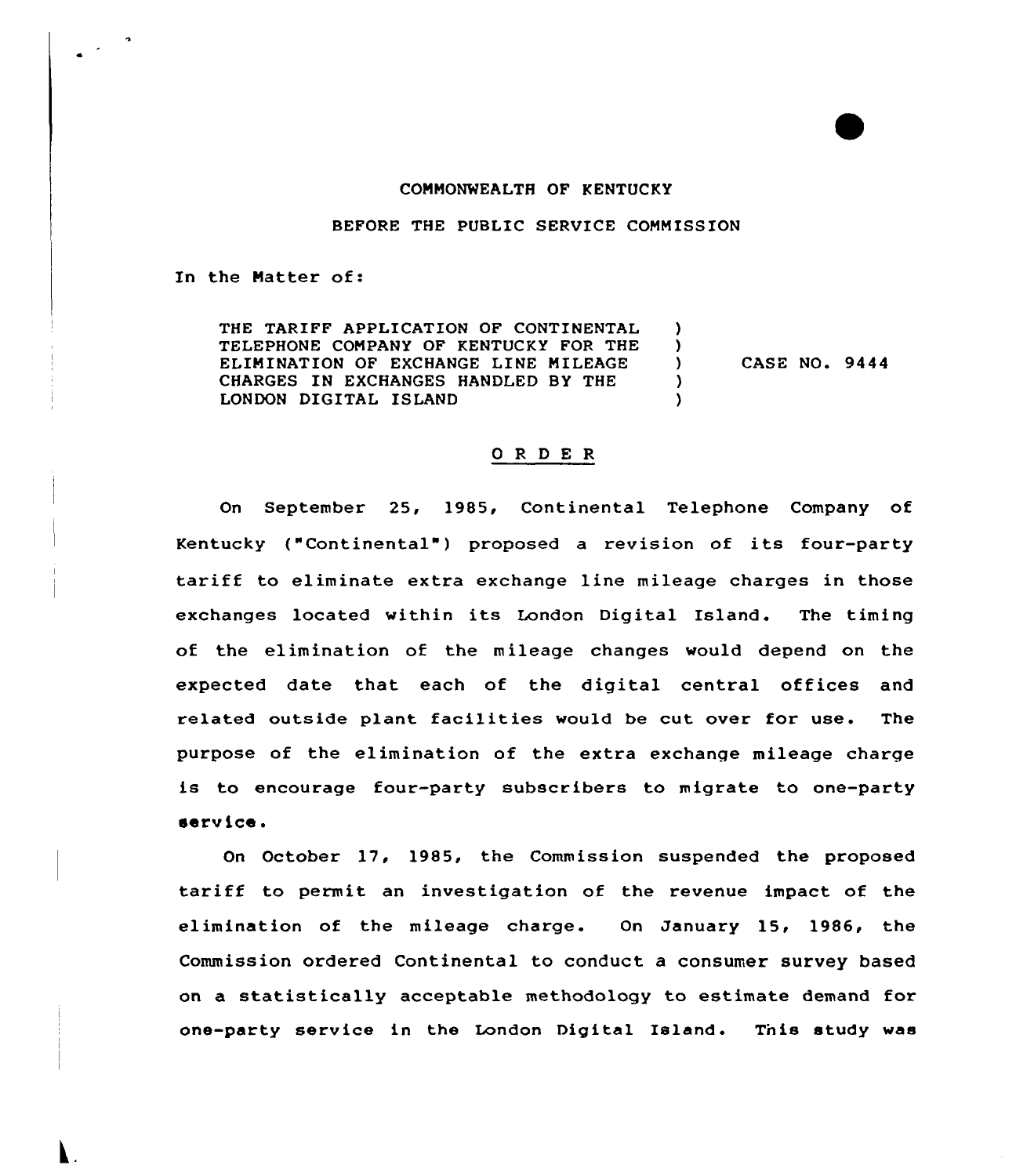completed and filed with the Commission on February 27, 1986.

After reviewing the consumer survey the Commission is of the opinion that the elimination of the mileage charge will have minimal impact on Continental's revenue. The Commission does recognize that the nature of statistical studies limits their reliability so it will require Continental to provide quarterly reports beginning July 1, 1986, on the movement of four-party customers to one-party service within the London Digital Island. At the same time the Commission will require Continental to provide a quarterly report on the level of service complaints within the Island. This reporting requirement will expire on July 1< 1988.

# F INDINGS AND ORDERS

After examining the evidence of record and being advised the Commission is of the opinion and finds that:

1. Continental's proposed phased elimination of extra exchange mileage charges in the London Digital Island should be approved.

2. Continental should provide a quarterly report of fourparty service migration to one-party service within the London Digital Island beginning July 1, 1986, and ending July 1< 1988

 $3.$ Continental should provide a quarterly report summarizing service complaints within the London Digital Island beginning July 1< 1986, and ending July 1, 1988.

IT IS THEREFORE ORDERED that:

1. Continental's proposed tariff for phased elimination of extra exchange mileage be and hereby is approved for service